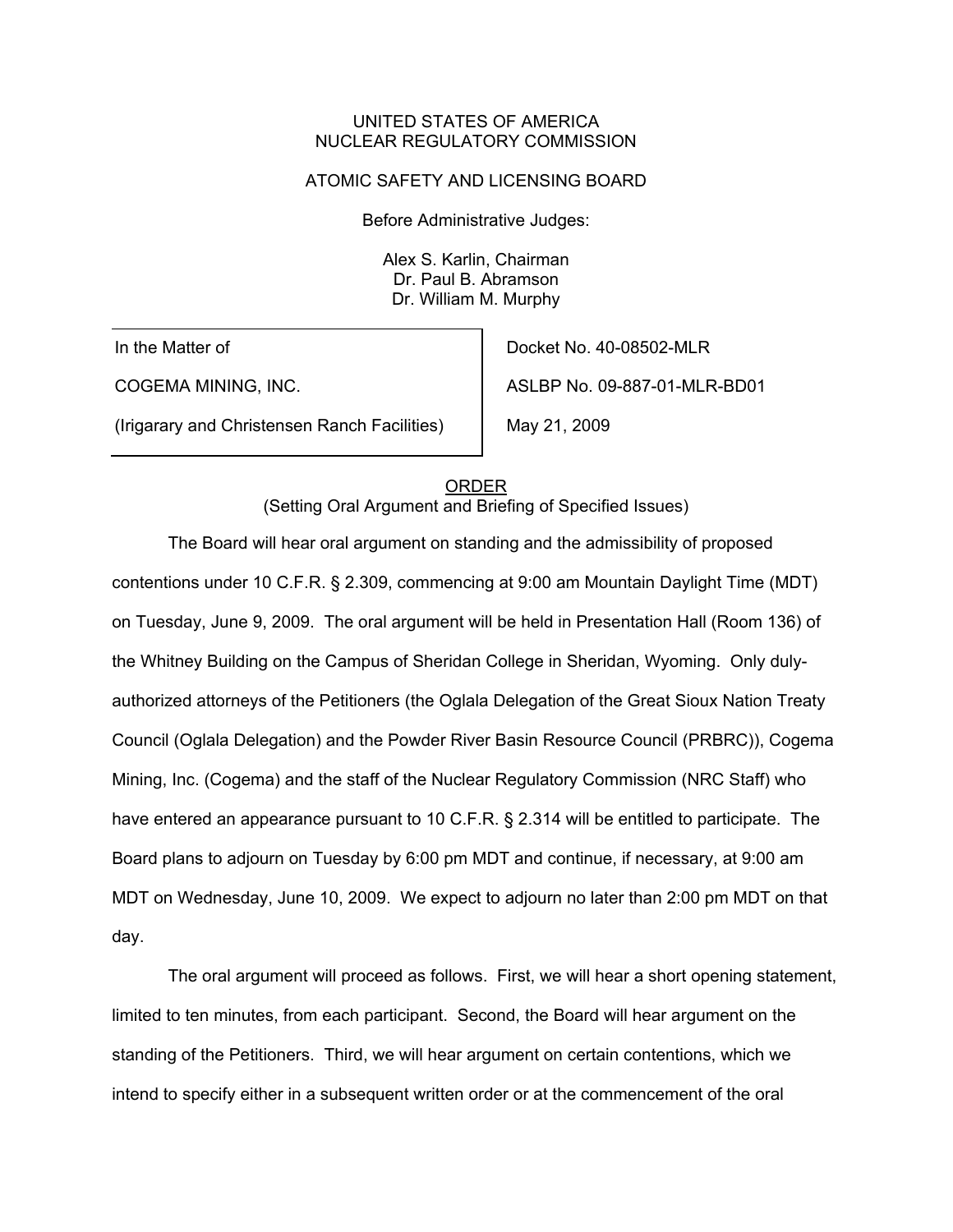argument on June 9, 2009. Nonetheless, counsel for the parties must be prepared to answer questions concerning all issues raised in the pleadings. Fourth, we will hear a short closing statement, limited to five minutes, from each participant.<sup>1</sup>

 Except for the opening and closing statements, the sole purpose of the oral argument is to allow the Board to ask questions, and receive answers, to clarify the Board's understanding of legal and factual points and assist it in deciding the issues presented by the pleadings. Unless otherwise specified, no presentations by the parties will be entertained. Counsel should keep in mind that the Board has read their pleadings and are encouraged to be familiar with the relevant law on standing, contention admissibility, and 10 C.F.R. Parts 2 and 40. In preparing for the oral argument, counsel should focus on the critical points in controversy, as they have emerged in the pleadings.

 No witnesses, other representatives of the parties, or members of the public will be heard at this time. However, members of the public and representatives of the media are welcome to attend and observe this proceeding. This is an adjudicatory proceeding and the Board intends to conduct an orderly hearing. Signs, banners, posters, and displays are prohibited in accordance with NRC policy. See Procedures for Providing Security Support for NRC Public Meetings/Hearings, 66 Fed. Reg. 31,719 (June 12, 2001). All interested persons should arrive at least fifteen minutes early so as to allow sufficient time to pass through security screening.

 Limited appearance statements, pursuant to 10 C.F.R. § 2.315(a), will not be entertained at this time. If contentions are ultimately admitted, then the Board will accept written limited appearance statements and, at a later date, may hear oral limited appearance statements regarding admitted contentions.

l

 $1$  The Board may also hear oral argument related to the motion by the Oglala Delegation pursuant to 10 C.F.R. § 2.302(g)(4) for leave to be exempt from the electronic filing requirements of that regulation.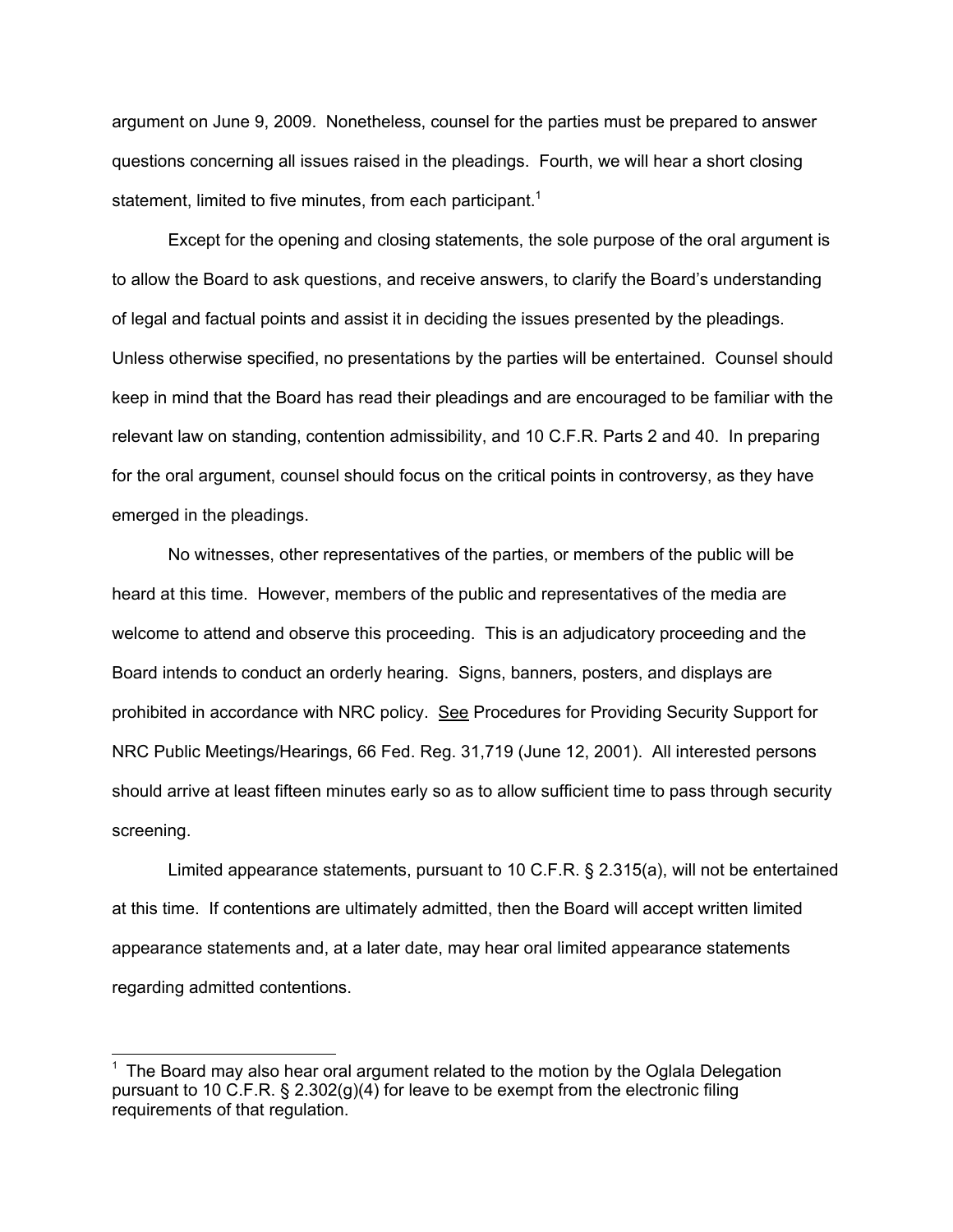In addition to the foregoing, the Board instructs the parties to address the following two issues.

#### A. Information Regarding Oglala Delegation Standing<sup>2</sup>

First, the Board notes that the Oglala Delegation states that it is a "local governmental body and . . . an affected Indian tribe (that has been recognized by the federal government by the 1851 Treaty and the 1868 Treaty, among other things)," Request for Hearing and Petition for Leave to Intervene by the Oglala Delegation of the Great Sioux Nation Treaty Council at 11. The Oglala Delegation also states that "in the event that the Commission shall rule that 10 C.F.R. § 2.309(d)(2) is inapplicable to the Oglala Delegation, the Oglala Delegation respectfully requests a reasonable time . . . to submit additional information in satisfaction of 10 C.F.R. § 2.309(d)(1)." Id. 12. With respect to those statements and requests, on or before May 28, 2009, the Oglala Delegation shall

- 1. Submit a memorandum, that documents or demonstrates that the Oglala Delegation:
	- a. Is a "local governmental body" duly elected, appointed or established by the relevant procedures within its Nation;
	- b. Is a "federally recognized Indian tribe" as that term is used in 10 C.F.R. §§ 2.309(d) or 2.315(c), or any other relevant Federal law or regulation;
	- c. Is an entity which must be consulted under the National Historic Preservation Act pursuant to 36 C.F.R. § 800.2(c)(2); and
	- d. Is an "Indian Tribe" within the meaning of 36 C.F.R. § 800.16 $(m)$ .<sup>3</sup>

l

 $2$  No page limit is imposed on these submissions, but the parties are encouraged to be brief and to the point. If any documents (other than citations to law) are important and referred to (including, but not limited to, documents in ADAMS such as the application or environmental report or documents relating to the Oglala Delegation's status), then pertinent portions shall be attached, as attachments, which shall be marked sequentially as, for example, NRC Staff Attachment 1. The Board is not obliged to locate or retrieve any such materials. In addition, the party shall specify the precise page of the attachment that establishes its point.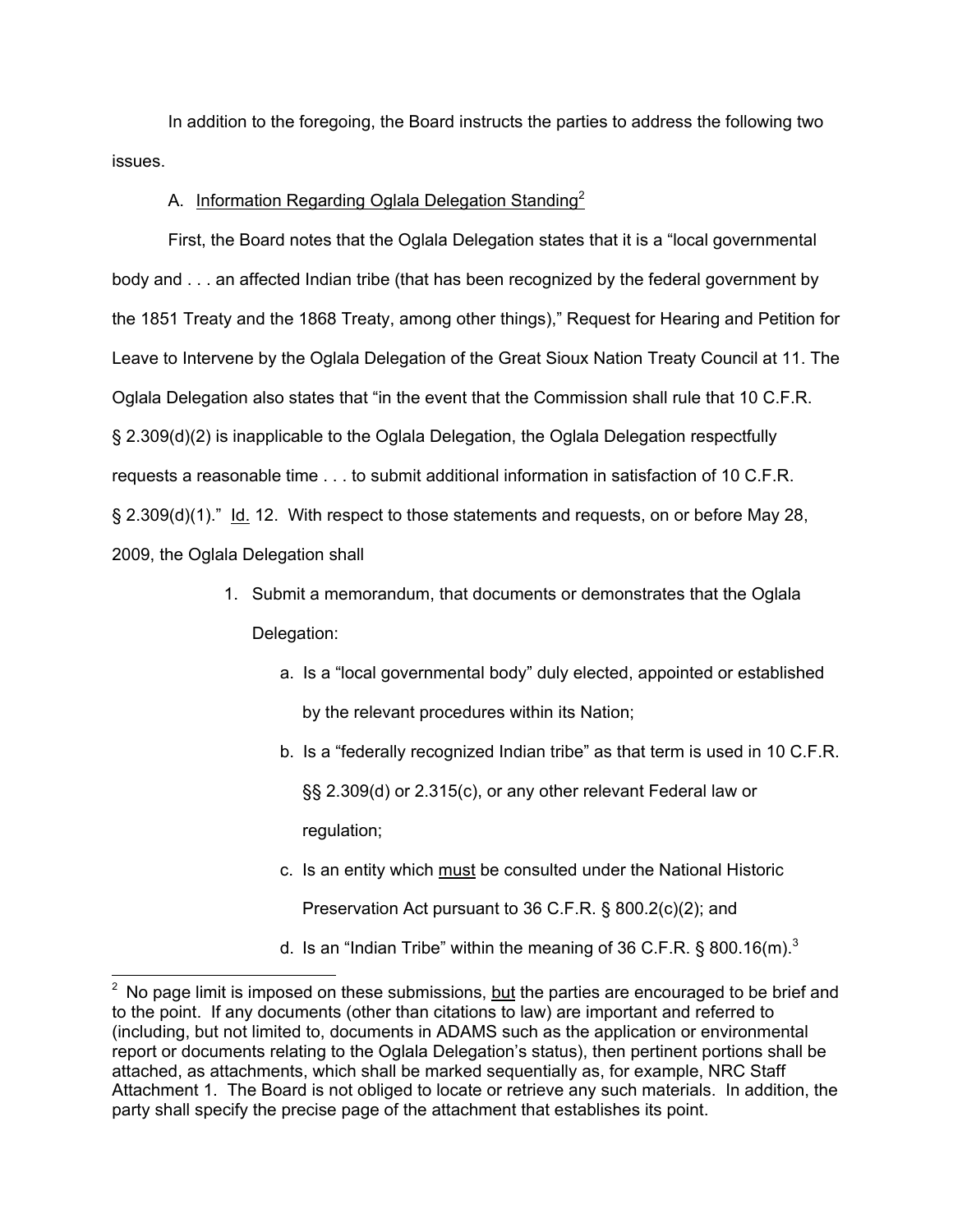- 2. Submit whatever "additional information" (assuming 10 C.F.R. § 2.309(d)(2) is inapplicable) that documents and demonstrates that the Oglala Delegation has standing as required by 10 C.F.R. § 2.309(d)(1).
- 3. Submit an affidavit or declaration from Chief Oliver Red Cloud, authorizing the Oglala Delegation to represent him in this proceeding.<sup>4</sup>

 On or before June 2, 2009, Cogema and the NRC Staff may, respectively, submit their answers to the foregoing submissions of the Oglala Delegation. No answers or replies to these briefs will be entertained.

<sup>&</sup>lt;sup>3</sup> In this context, it would be helpful, but not required, to explain whether the Oglala Delegation would satisfy the definition of "Indian tribe" specified in Section 2(15) of the Nuclear Waste Policy Act of 1982. 42 U.S.C. § 10101(15).

<sup>&</sup>lt;sup>4</sup> See Crow Butte Resources, Inc. (License Renewal for In Situ Leach Facility, Crawford, Nebraska) CLI-09-09, 69 NRC \_\_\_ (May 18, 2009)(slip op. at 14-15) (establishing a new bright line rule requiring affidavits authorizing organizational representation to be filed with specific reference to the proceeding in which standing is sought and providing the petitioners the opportunity to cure such defects in their affidavits). The subpart 3 question is not an opportunity for Chief Oliver Red Cloud to supplement or change the substance of his affidavit, but merely an opportunity to reference this specific proceeding, rather than the Crow Butte proceeding.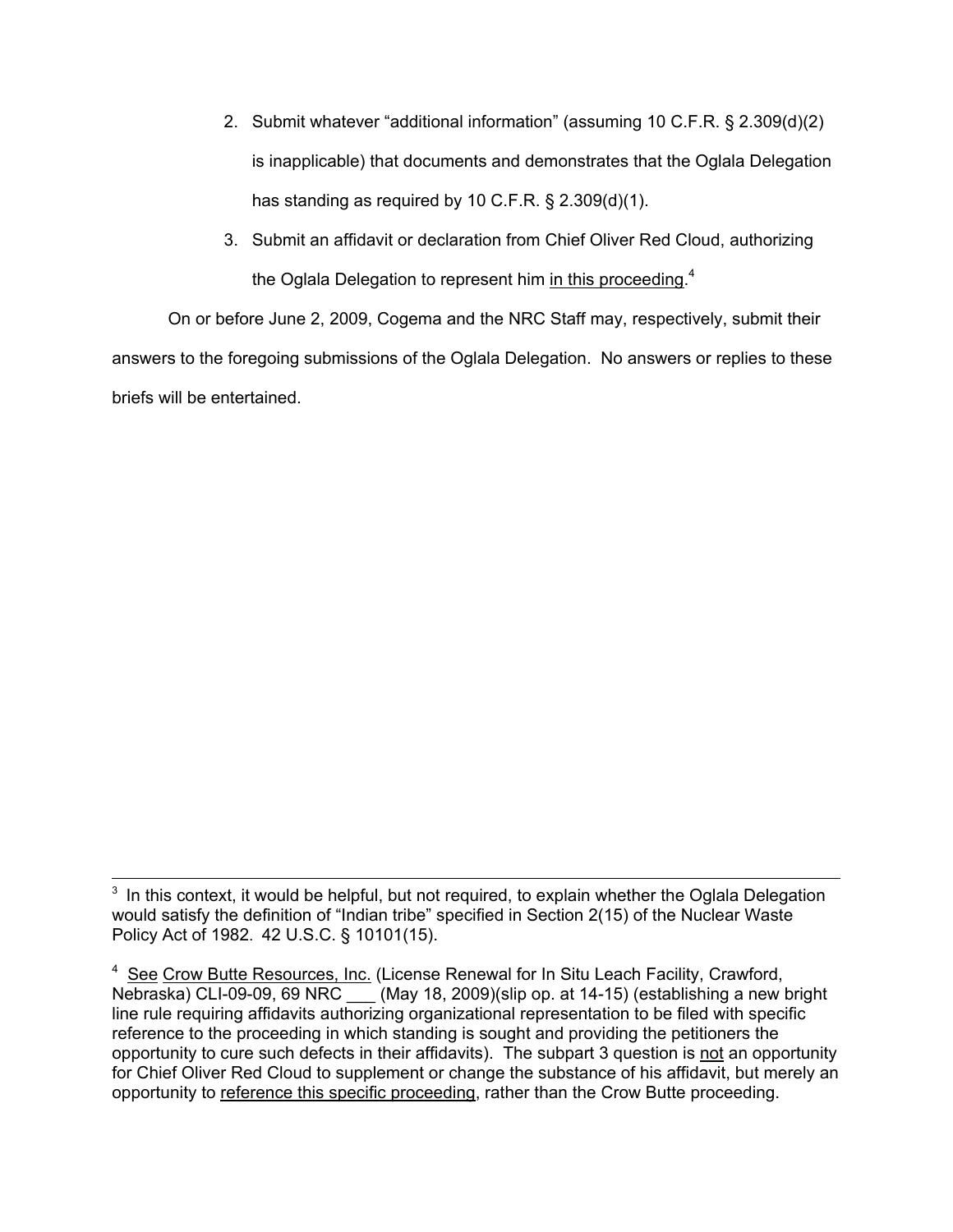## B. Brief Concerning Legal Significance of Crow Butte Decision<sup>5</sup>

On or before June 2, 2009, the Petitioners, Cogema, and the NRC Staff may submit a legal brief, specifying their interpretation concerning the impact and significance of the Commission's recent decision in Crow Butte, CLI-09-09, 69 NRC \_\_\_ (slip op.) on the standing and admissibility of contentions presented in this case.

It is so ORDERED.

 FOR THE ATOMIC SAFETY AND LICENSING BOARD<sup>6</sup>

 */RA/*  Alex S. Karlin, Chairman ADMINISTRATIVE JUDGE

Rockville, Maryland May 21, 2009

<sup>————————————————————&</sup>lt;br><sup>5</sup> Each Petitioner may have a total of 15 pages. Cogema and the NRC Staff are, respectively, limited to a total of 20 pages for a brief covering both Petitioners.

 $6$  Copies of this order were sent this date by the agency's E-Filing system to the counsel/representatives for (1) Cogema Mining, Inc. (2) the NRC Staff; 3) the Oglala Delegation of the Great Sioux Nation Treaty Council; and 4) the Powder River Basin Resource Council.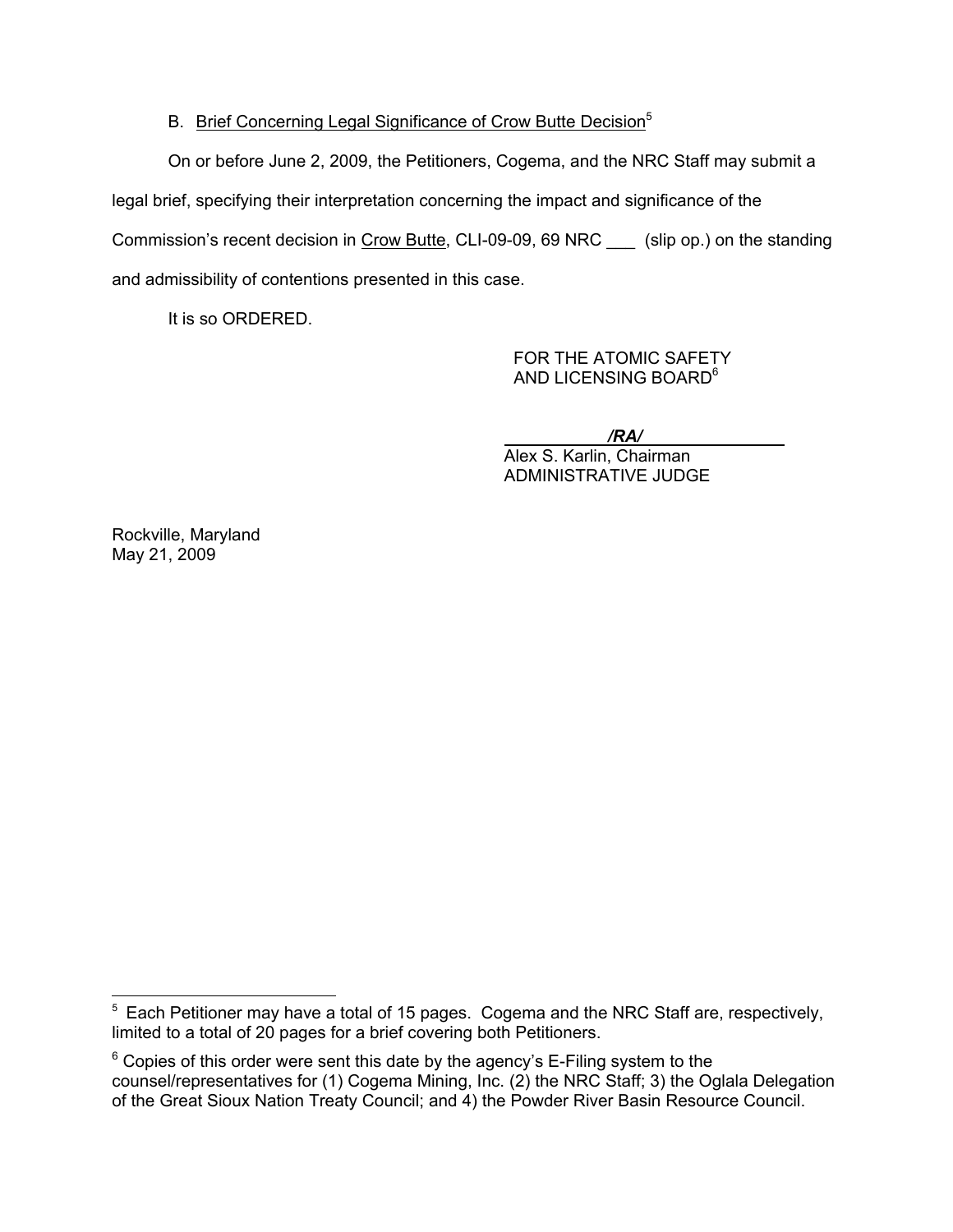### UNITED STATES OF AMERICA NUCLEAR REGULATORY COMMISSION

In the Matter of )

COGEMA MINING, INC. ) DOCKET NO. 40-08502-MLR

Irigaray and Christensen Ranch Facilities )

 $)$ 

 $)$ 

(Source Materials License SUA-1341) )

# CERTIFICATE OF SERVICE

 $\rightarrow$ 

I hereby certify that copies of the foregoing Board ORDER (Setting Oral Argument and Briefing of Specified Issues), dated May 21, 2009, have been served upon the following persons by Electronic Information Exchange.

U.S. Nuclear Regulatory Commission. Atomic Safety and Licensing Board Panel Mail Stop: T-3F23 Washington, DC 20555-0001

Alex S. Karlin, Chair Administrative Judge E-mail: ask2@nrc.gov

Paul B. Abramson Administrative Judge E-mail: pba@nrc.gov

William M. Murphy Administrative Judge E-mail: william.murphy@nrc.gov

Anthony C. Eitreim, Esq. Chief Counsel E-mail: ace1@nrc.gov

Megan Wright, Esq. E-mail: megan.wright@nrc.gov U.S. Nuclear Regulatory Commission Office of the General Counsel Mail Stop: O-15D21 Washington, DC 20555-0001

Christine Jochim Boote, Esq. E-mail: christine.jochimboote@nrc.gov Brett Klukan, Esq. E-mail: bmk1@nrc.gov Catherine Marco, Esq. E-mail: clm@nrc.gov

OGC Mail Center E-mail: OGCMailCenter@nrc.gov

U.S. Nuclear Regulatory Commission Office of the Secretary of the Commission Mail Stop: O-16C1 Washington, DC 20555-0001

Hearing Docket E-mail: hearingdocket@nrc.gov U.S. Nuclear Regulatory Commission Office of Commission Appellate Adjudication Mail Stop: O-16C1 Washington, DC 20555-0001

E-mail: ocaamail@nrc.gov